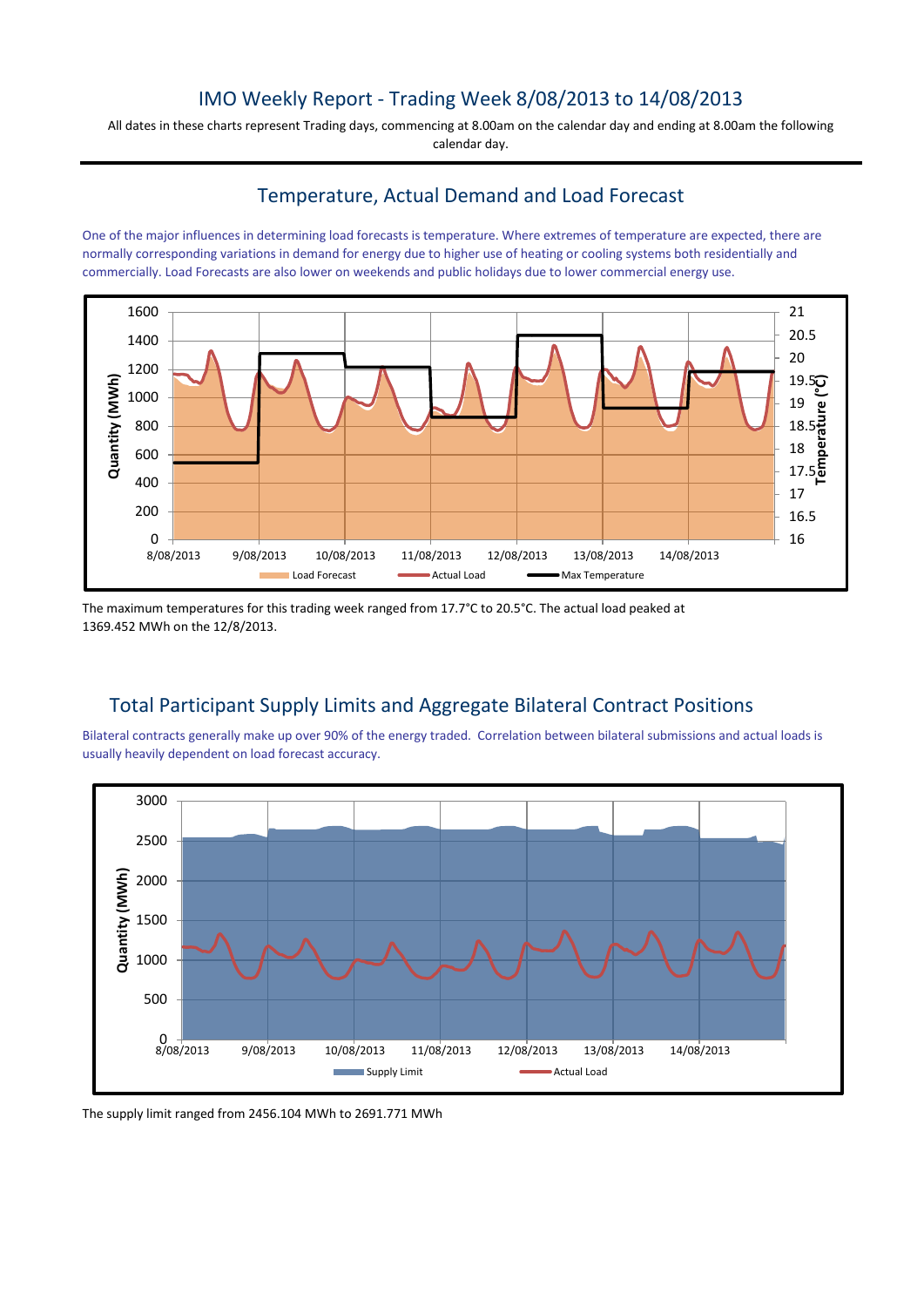#### Net Balancing Market Trades

Bilateral contracts and STEM trading are generally based on the forecast energy requirements of Participants. When the forecast requirements are higher or lower than the actual requirements for a day, this Market energy must be bought and sold in the balancing mechanism. This graph shows the estimated net balancing trades.



The majority of the balancing activity this week occurred within Balancing Demand. The maximum balancing demand for the week reached 112.419 MWh on the 13/8/2013. The maximum balancing supply for the week reached -103.355 MWh on the 9/8/2012.

# Total Traded Energy

This chart represents a comparison between the total net energy that is traded in Bilateral Contracts, the STEM and the balancing mechanism. Balancing Supply represents cases in which the total contract position is greater than the demand and customers must supply energy back to balancing. Balancing Demand represents cases in which the total contract position is less than the demand and customers must purchase energy from balancing.



Total balancing supply equalled -5151.12 MWh whereas total balancing demand equalled 5999.94 MWh. The Total STEM Traded quantity was 41087.391 MWh, with the STEM Clearing Quantity ranging between 8.71 MWh and 321.904 MWh.